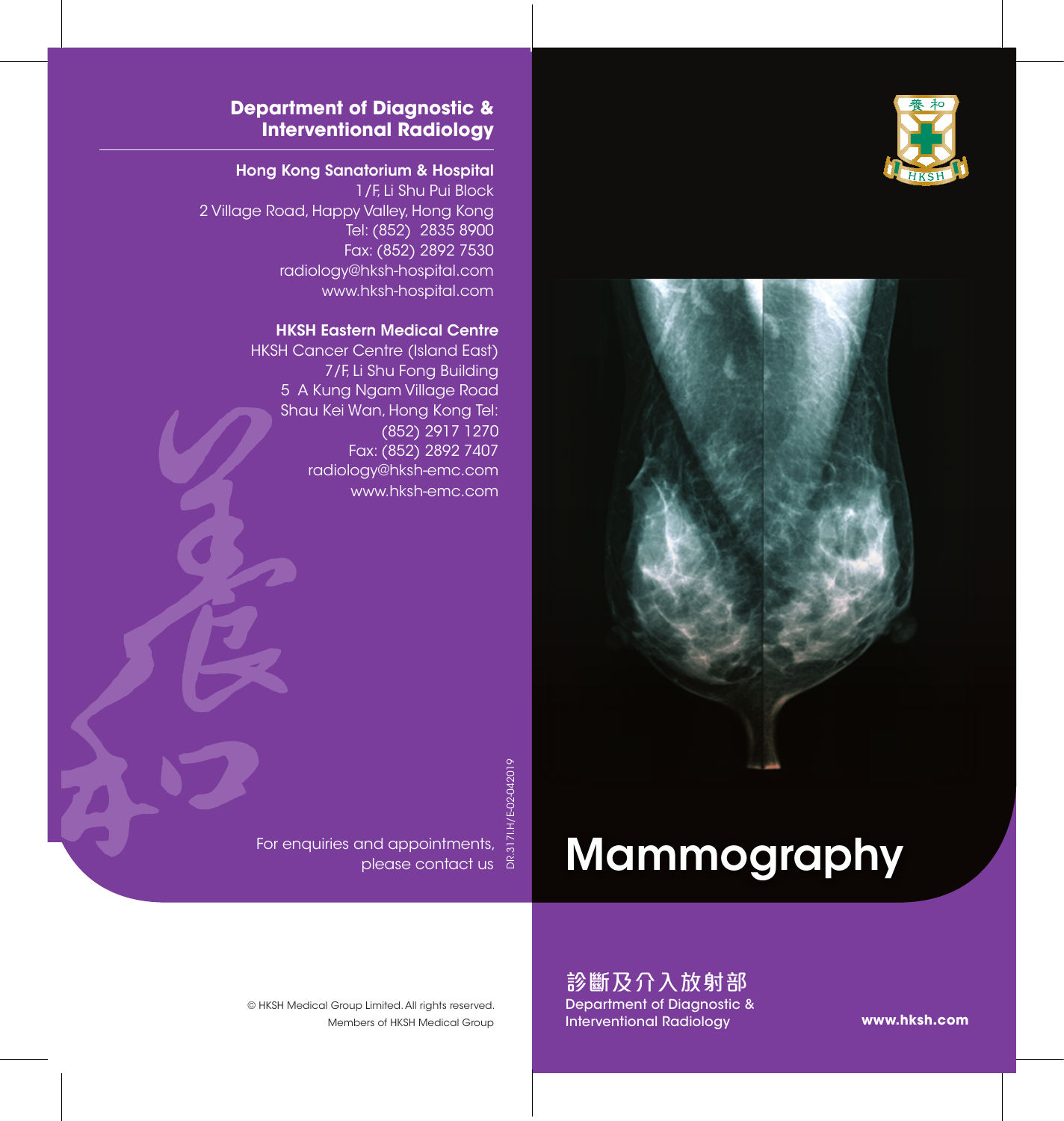## **Mammography**

Screening mammography is used to detect breast cancer at an early pre-clinical stage to reduce breast cancer morbidity and mortality. Mammography is an X-ray technique that takes pictures of the breasts using a dedicated machine. Radiation exposure is very minimal.

Mammography can detect tumours that are not palpable clinically. Non-invasive cancers that are not palpable and carry excellent prognosis are often detected by mammogram. Further, invasive cancers are often detected at a smaller size and therefore are less likely to metastasize to local lymph nodes or distant sites.

In order to perform a mammogram, the breast is compressed to flatten and spread tissue. It will be uncomfortable for a few seconds. The firm pressure is important so that the pictures of your breast are clear.

Our equipment allows radiologists to have a second unbiased look at the mammogram again. This system has proven to be effective in the detection of breast carcinoma.

# How should You Prepare Yourself to be Screened?

You will be asked to undress to the waist, so you should wear a 2-piece outfit. Do not use bath powder or oil, perfumes, creams or deodorants on the day of your visit.

# How will the Results of Screening be notified?

You or your family doctor will be contacted about the results within three days after screening.

# What Happen if the Result is Normal?

If the result is normal, you will be informed and scheduled for routine check up.

# What Happens if the Result is Abnormal?

If the result is abnormal, you will be seen by our doctor for further explanation.

While mammography is the best single method for detecting breast cancer, it does not find all breast cancers. The false negative rate of mammography is approximately 10%. It is important for you to do Breast Self-examination on a continuing basis and if a lump is felt, consult your health care provider.



Normal Mammogram



Mammogram showing breast carcinoma (see arrow)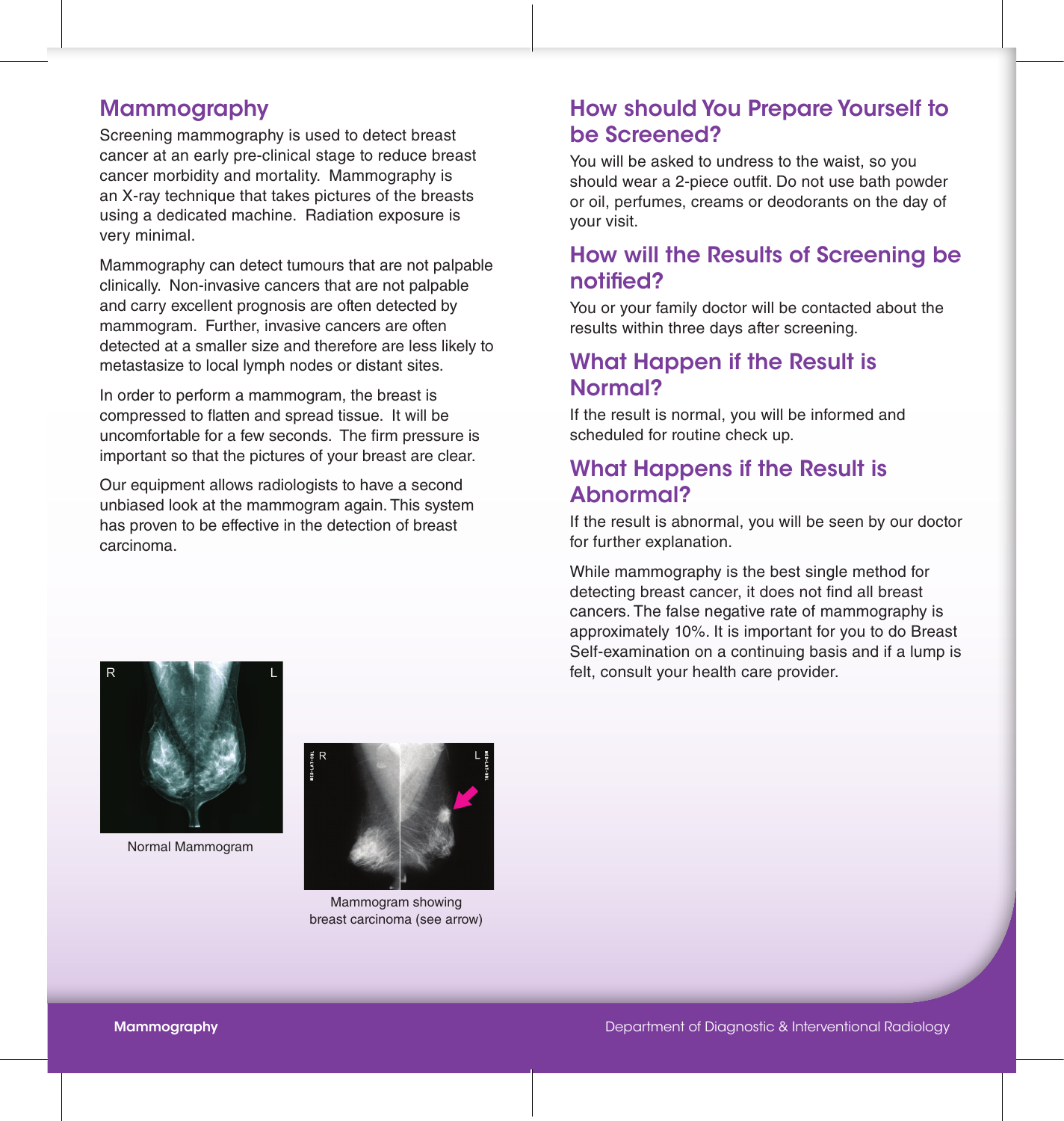



# 乳房x光攝影

診斷及介入放射部 Department of Diagnostic & Interventional Radiology

**www.hksh.com**

### **診斷及介入放射部**

### **養和醫院**

香港跑馬地山村道2號李樹培院1樓 電話:(852) 2835 8900 傳真:(852) 2892 7530 radiology@hksh-hospital.com www.hksh-hospital.com

### **養和東區醫療中心**

養和癌症中心(港島東) 香港筲箕灣阿公岩村道5號李樹芳樓7樓 電話:(852) 2917 1270 傳真:(852) 2892 7407 radiology@hksh-emc.com www.hksh-emc.com

DR.317I.H/C-02-042019

 $\begin{array}{cccc}\texttt{6} & \texttt{6} & \texttt{6} & \texttt{7} & \texttt{8} & \texttt{8} & \texttt{9} & \texttt{9} & \texttt{9} & \texttt{9} & \texttt{9} & \texttt{9} & \texttt{9} & \texttt{9} & \texttt{9} & \texttt{9} & \texttt{9} & \texttt{9} & \texttt{9} & \texttt{9} & \texttt{9} & \texttt{9} & \texttt{9} & \texttt{9} & \texttt{9} & \texttt{9} & \texttt{9} & \texttt{9} & \texttt{9} & \texttt{9} & \texttt{$ 

© HKSH Medical Group Limited. All rights reserved.

Members of HKSH Medical Group